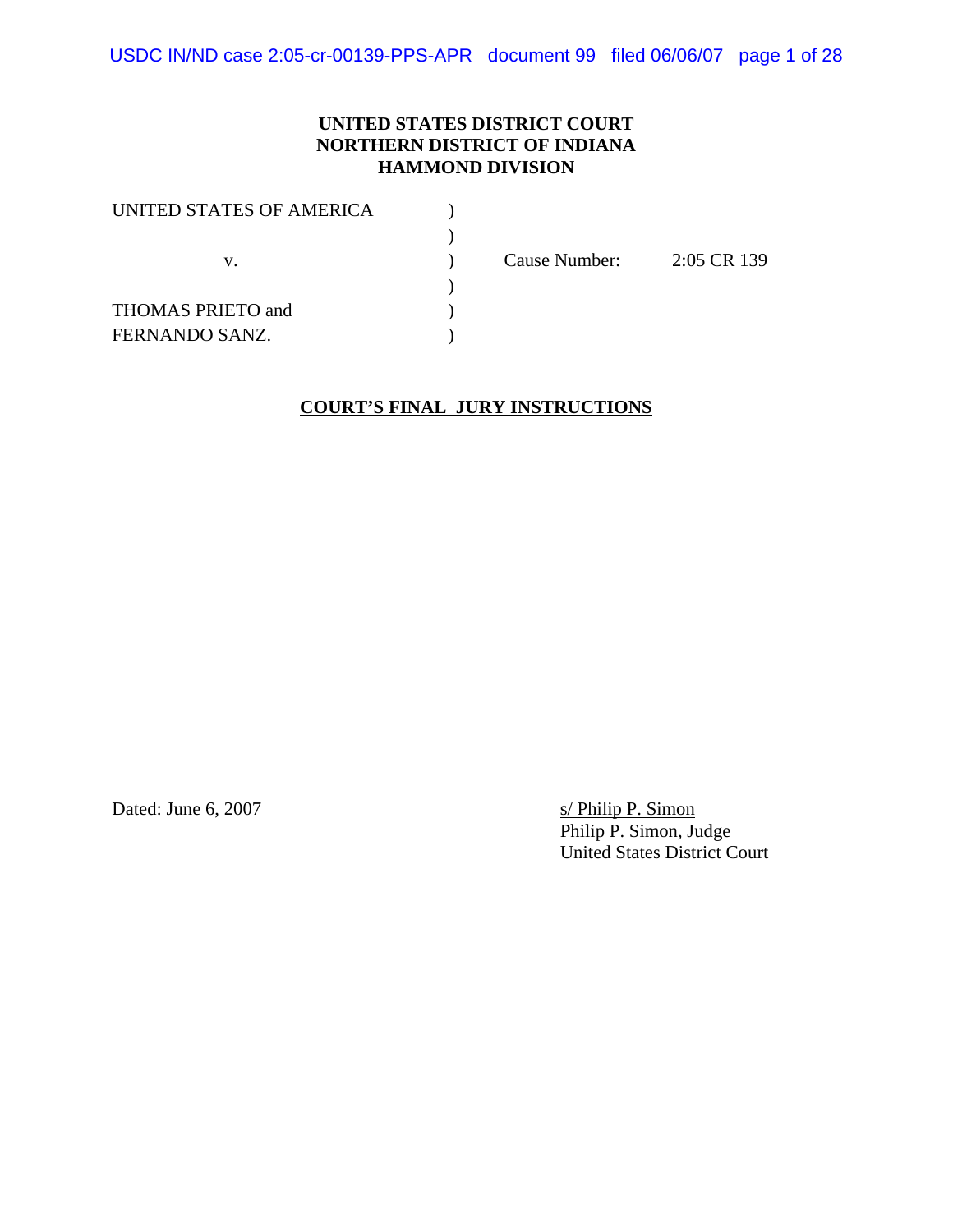Members of the jury, you have seen and heard all the evidence and the arguments of the attorneys. Now I will instruct you on the law.

You have two duties as a jury. Your first duty is to decide the facts from the evidence in the case. This is your job, and yours alone.

Your second duty is to apply the law that I give you to the facts. You must follow these instructions, even if you disagree with them. Each of the instructions is important, and you must follow all of them.

Perform these duties fairly and impartially. Do not allow sympathy, prejudice, fear, or public opinion to influence you. You should not be influenced by any person's race, color, religion, national ancestry, or sex

Nothing I say now, and nothing I said or did during the trial, is meant to indicate any opinion on my part about what the facts are or about what your verdict should be.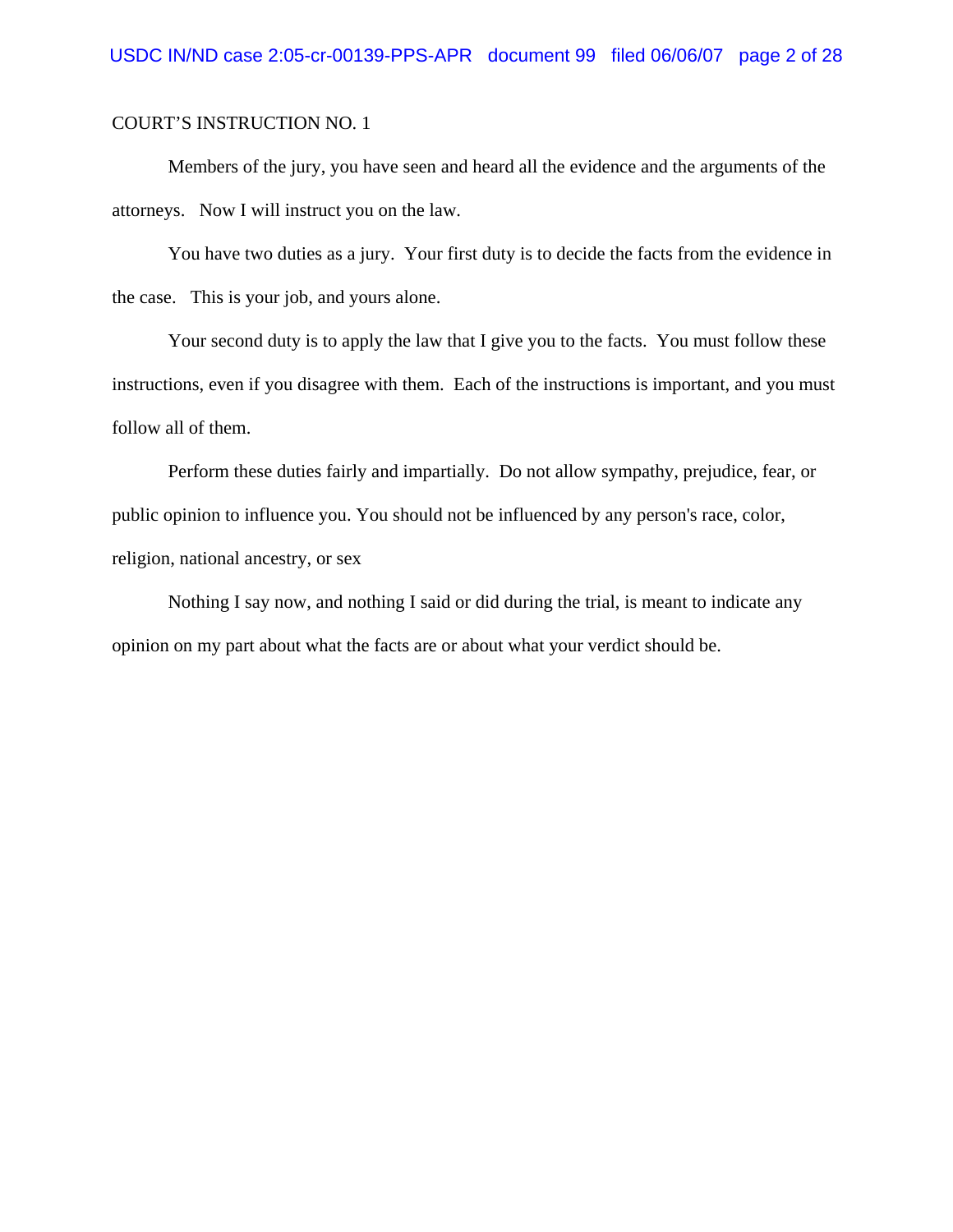The evidence consists of the testimony of the witnesses, the exhibits admitted in evidence, and stipulations. A stipulation is an agreement between both sides that certain facts are true or that a person would have given certain testimony.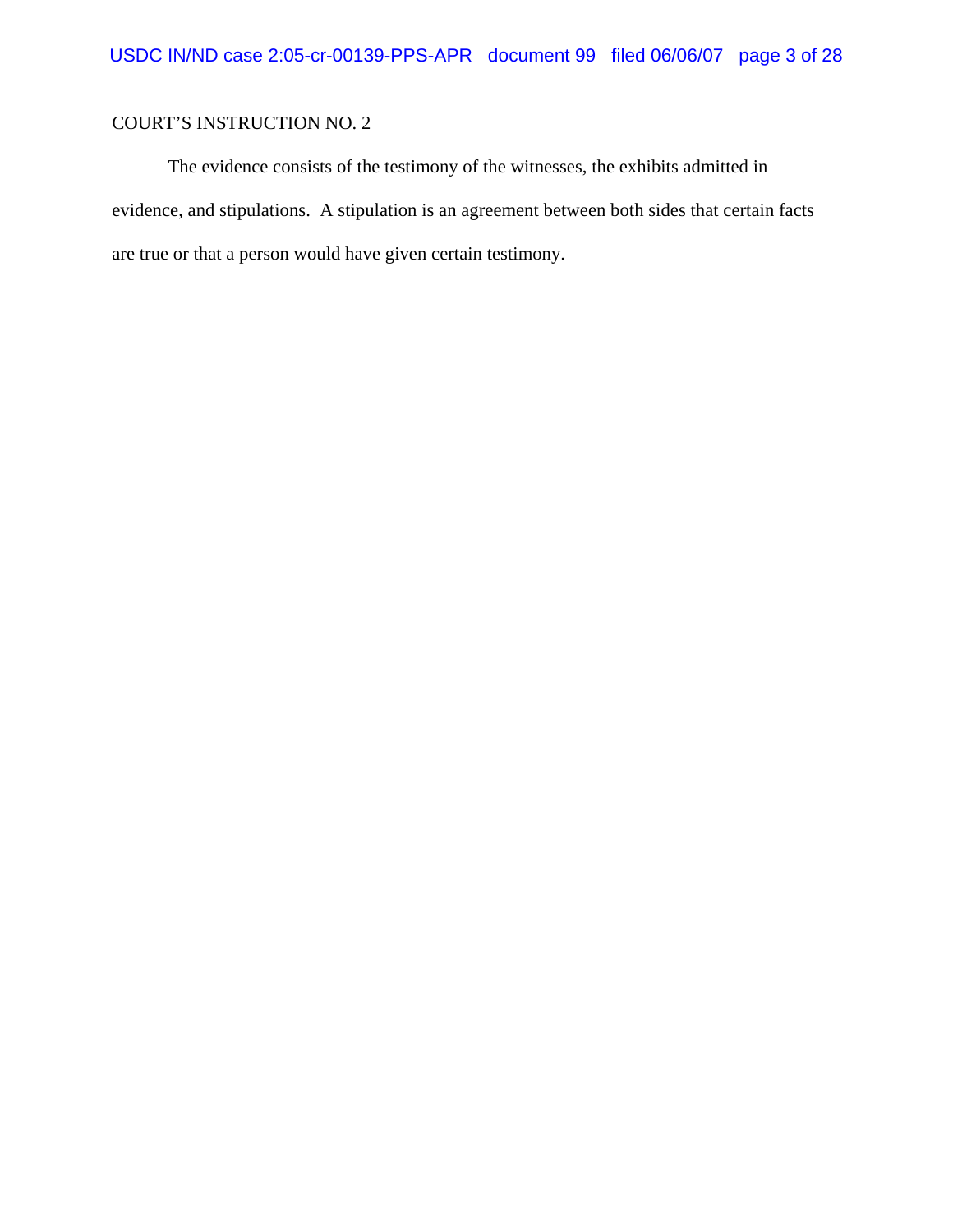You are to decide whether the testimony of each of the witnesses is truthful and accurate, in part, in whole, or not at all, as well as what weight, if any, you give to the testimony of each witness. In evaluating the testimony of any witness, you may consider, among other things:

- the witness's age;

- the witness's intelligence;

- the ability and opportunity the witness had to see, hear, or know the things that the witness testified about;

- the witness's memory;

- any interest, bias, or prejudice the witness may have;

- the manner of the witness while testifying; and

- the reasonableness of the witness's testimony in light of all the evidence in the case.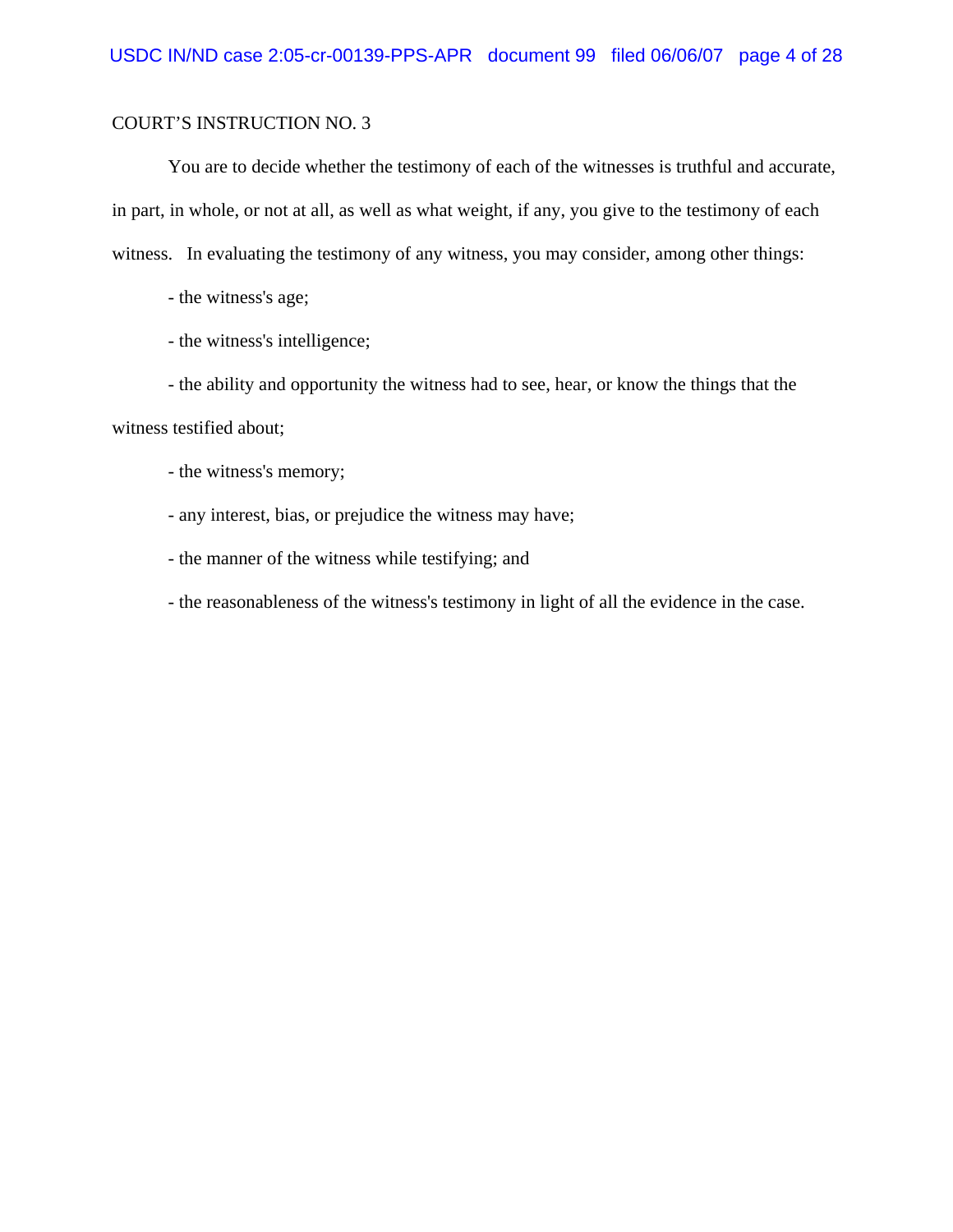You should use common sense in weighing the evidence and consider the evidence in light of your own observations in life.

In our lives, we often look at one fact and conclude from it that another fact exists. In law we call this "inference." A jury is allowed to make reasonable inferences. Any inferences you make must be reasonable and must be based on the evidence in the case.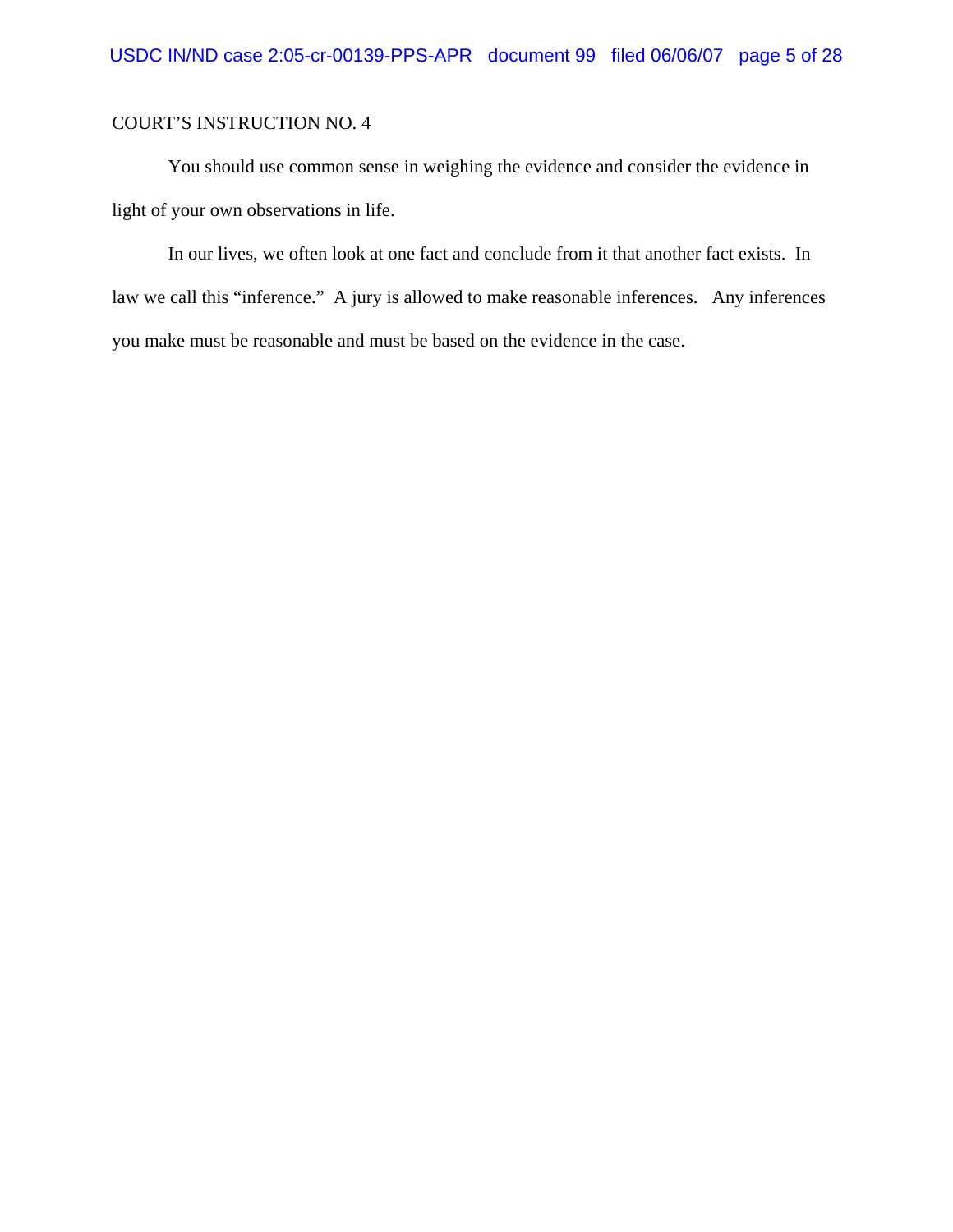Some of you have heard the phrases "circumstantial evidence" and "direct evidence." Direct evidence is the testimony of someone who claims to have personal knowledge of the commission of the crime which has been charged, such as an eyewitness. Circumstantial evidence is the proof of a series of facts which tend to show whether the defendant is guilty or not guilty. The law makes no distinction between the weight to be given either direct or circumstantial evidence. You should decide how much weight to give to any evidence. All the evidence in the case, including the circumstantial evidence, should be considered by you in reaching your verdict.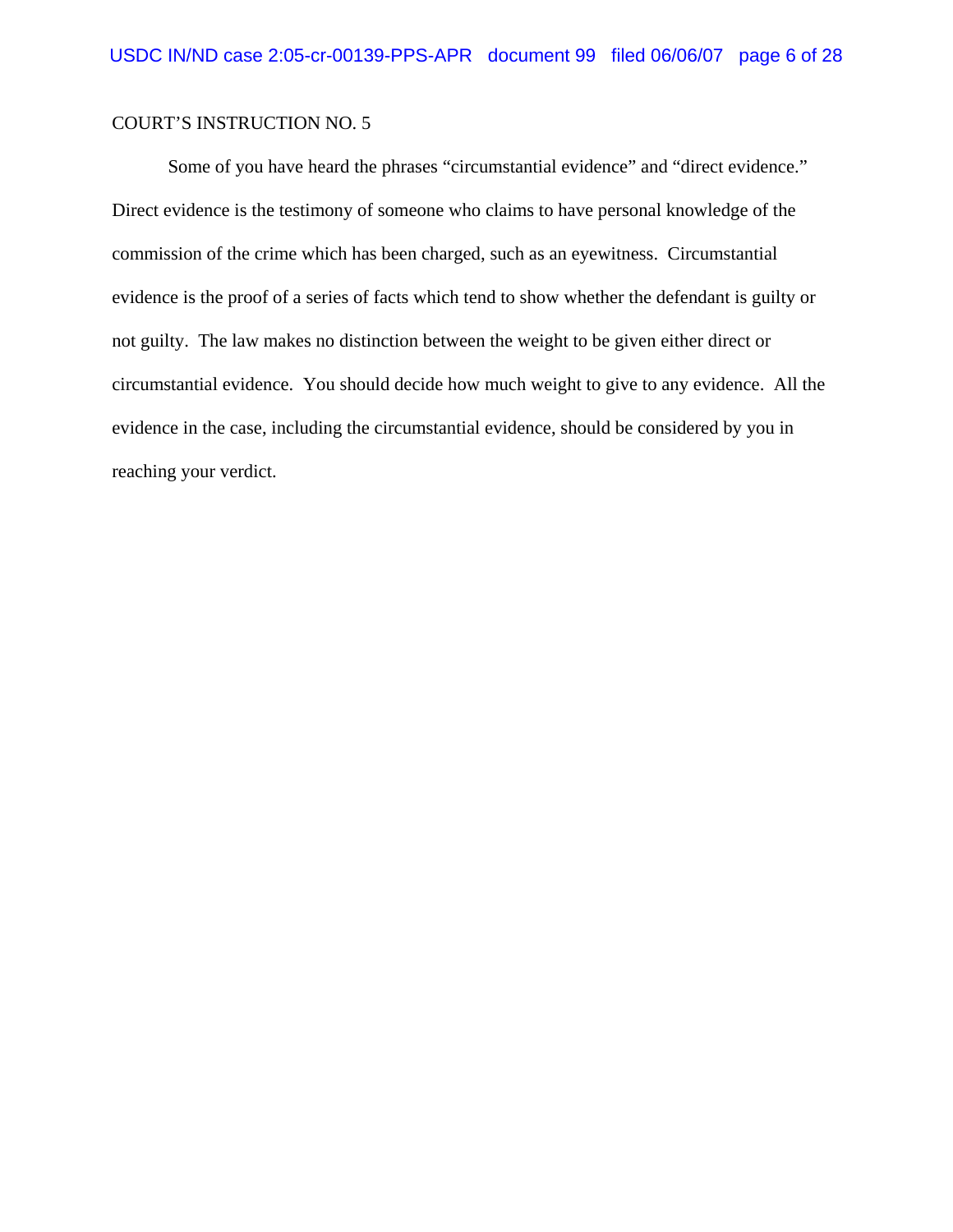Certain things are not evidence. I will list them for you:

First, testimony that I struck from the record, or that I told you to disregard, is not evidence and must not be considered.

Second, anything that you may have seen or heard outside the courtroom is not evidence and must be entirely disregarded. This includes any press, radio, or television reports you may have seen or heard. Such reports are not evidence and your verdict must not be influenced in any way by such publicity.

Third, questions and objections by the lawyers are not evidence. Attorneys have a duty to object when they believe a question is improper. You should not be influenced by any objection or by my ruling on it.

Fourth, the lawyers' statements to you are not evidence. The purpose of these statements is to discuss the issues and the evidence. If the evidence as you remember it differs from what the lawyers said, your memory is what counts.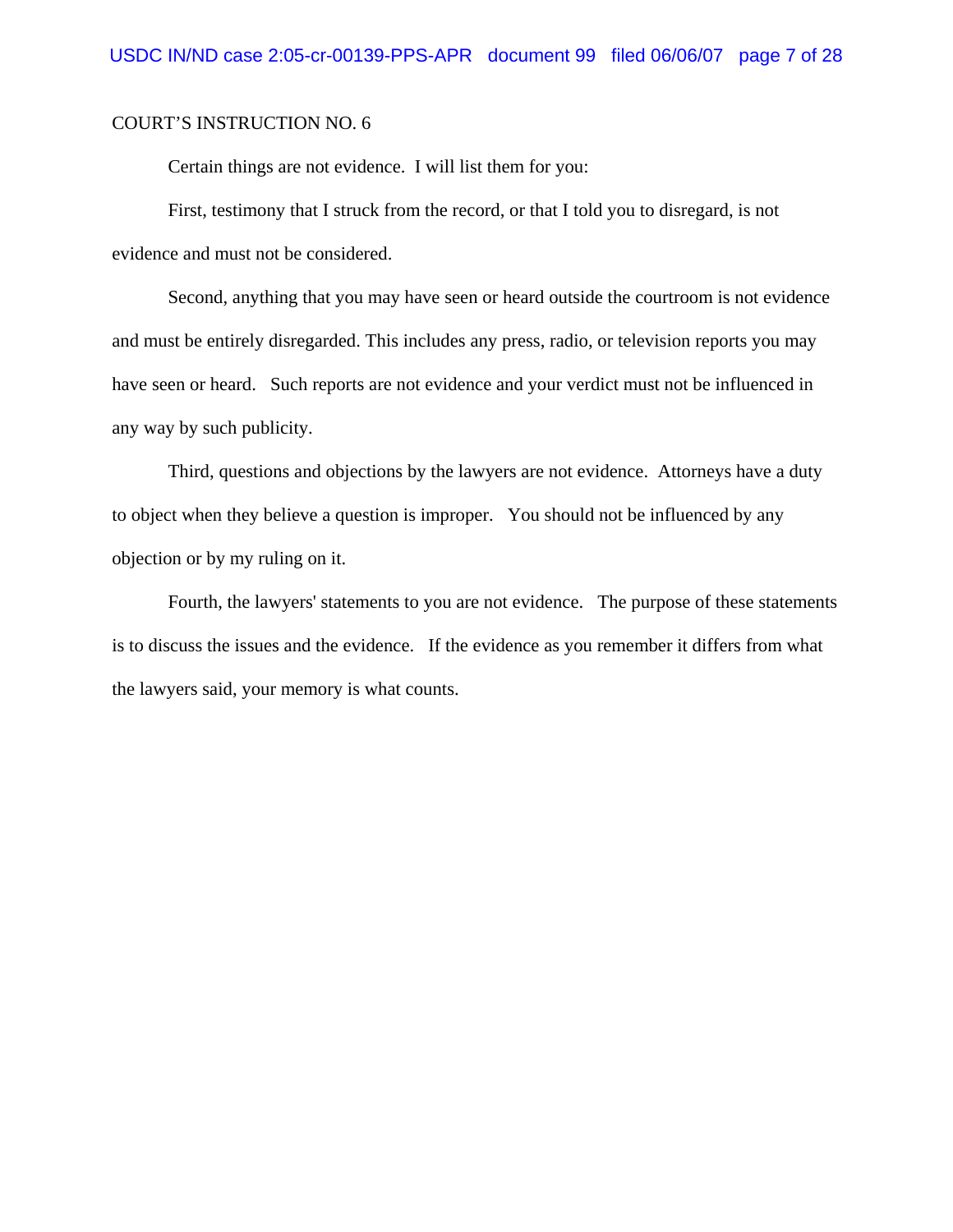It is proper for an attorney to interview any witness in preparation for trial.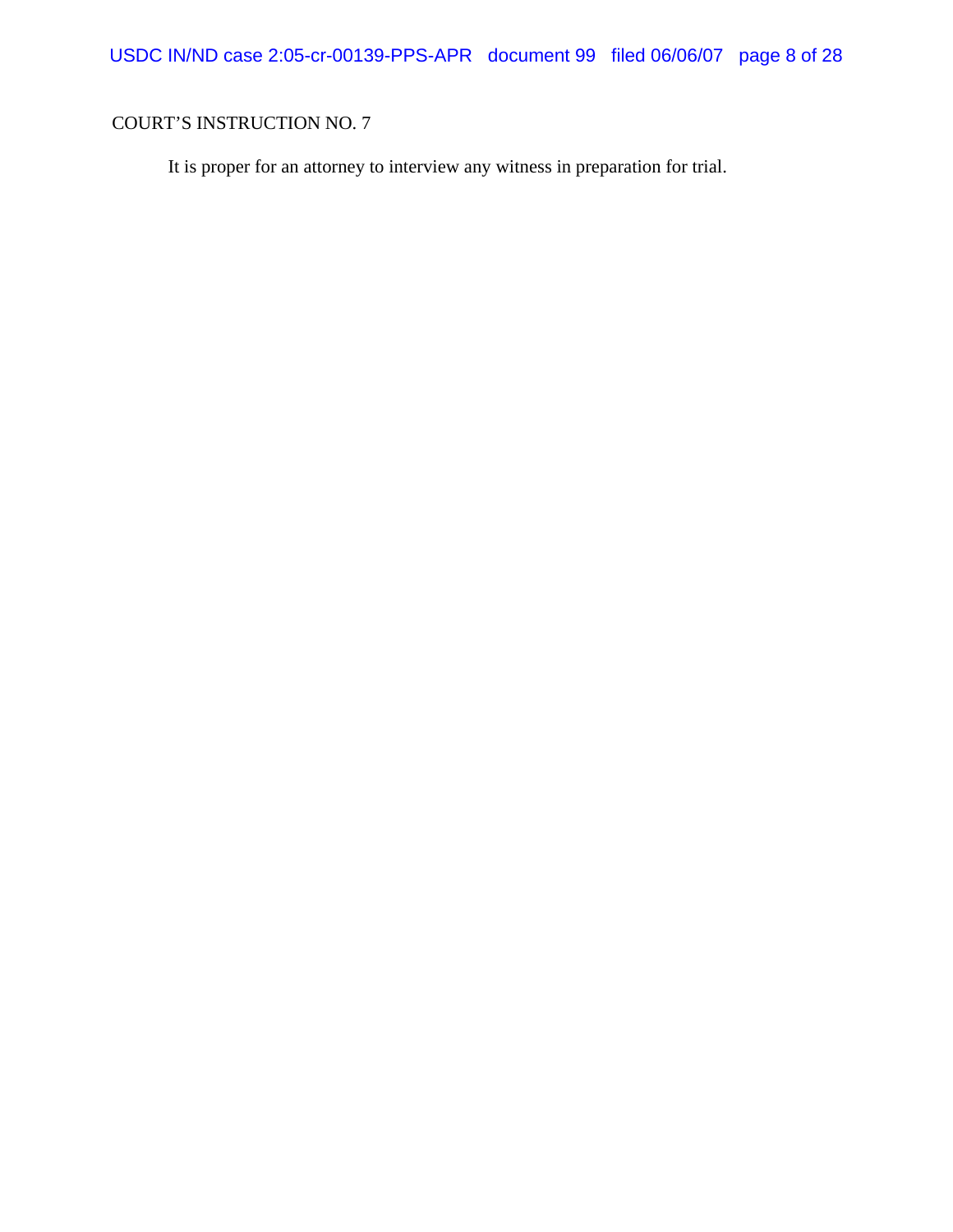The indictment in this case is the formal method of accusing the defendants of an offense and placing the defendants on trial. It is not evidence against the defendants and does not create any inference of guilt.

The defendants are charged with one count of possessing with the intent to distribute more than 500 grams of a mixture or substance containing a detectable amount of methamphetamine. The defendants have pleaded not guilty to the charge.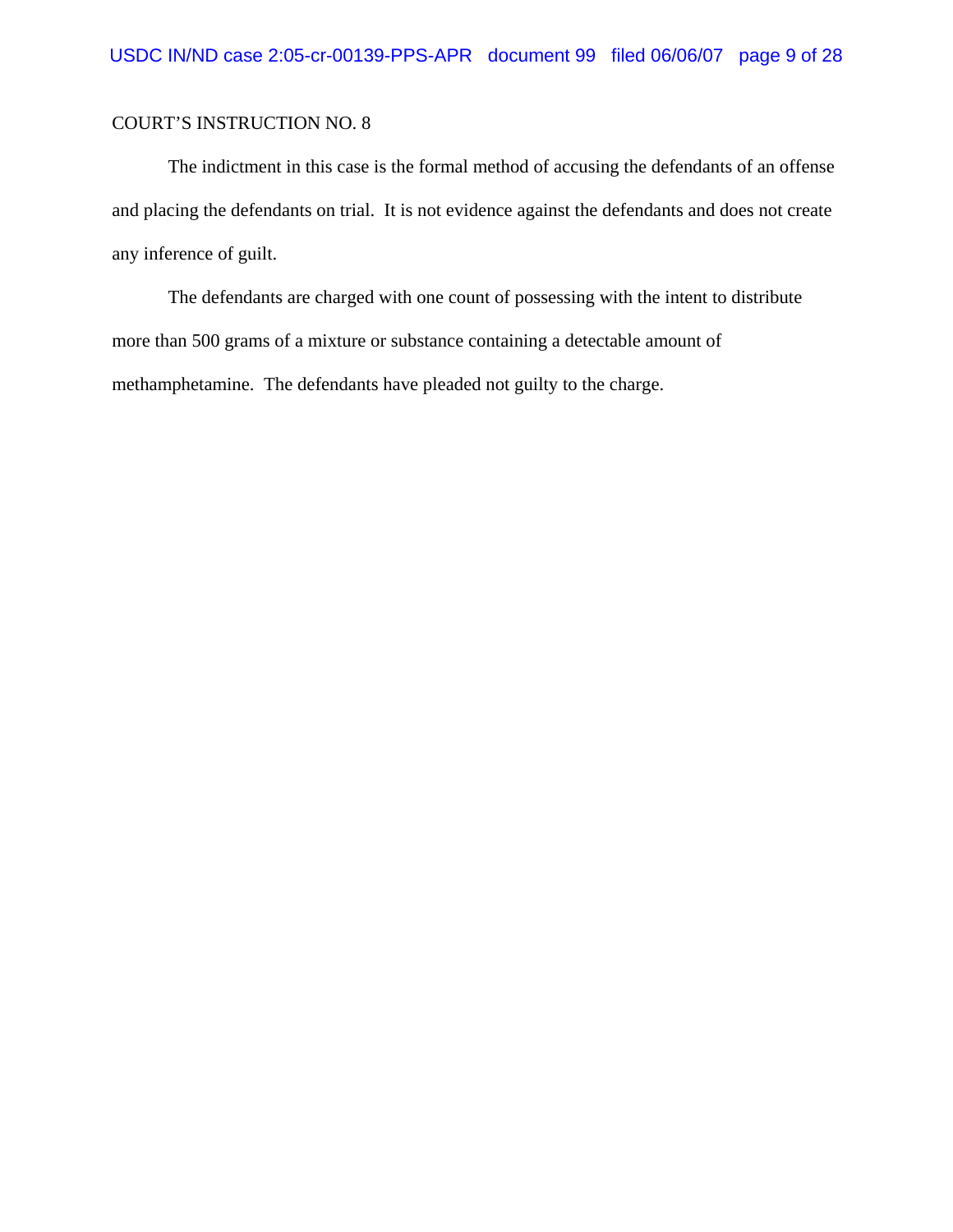The defendants are presumed to be innocent of each of the charges. This presumption continues during every stage of the trial and your deliberations on the verdict. It is not overcome unless from all the evidence in the case you are convinced beyond a reasonable doubt that the defendants are guilty as charged. The government has the burden of proving the guilt of the defendants beyond a reasonable doubt. This burden of proof stays with the government throughout the case. The defendants are never required to prove their innocence or to produce any evidence at all.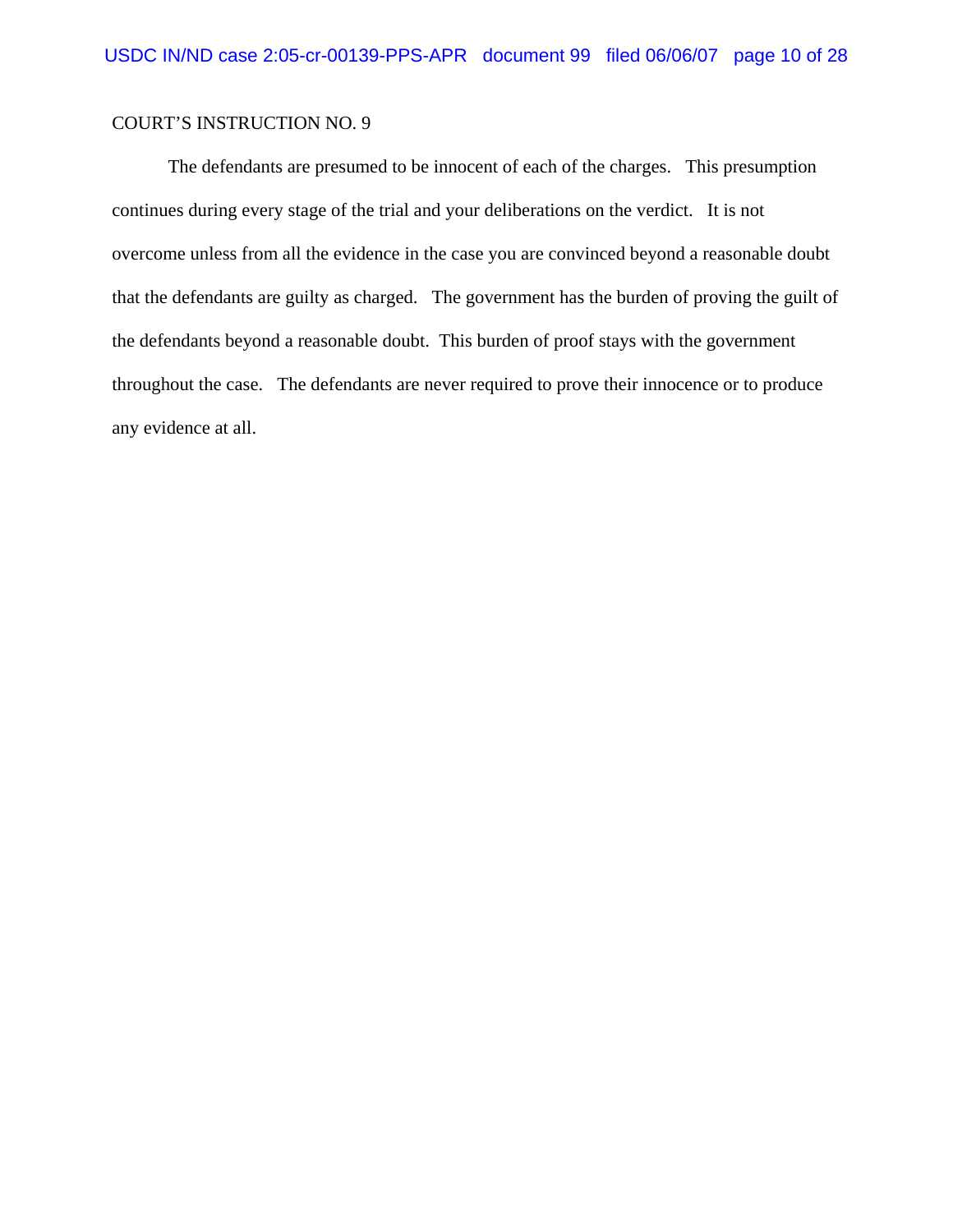The defendants have an absolute right not to testify. The fact that the defendants did not testify should not be considered by you in any way in arriving at your verdict.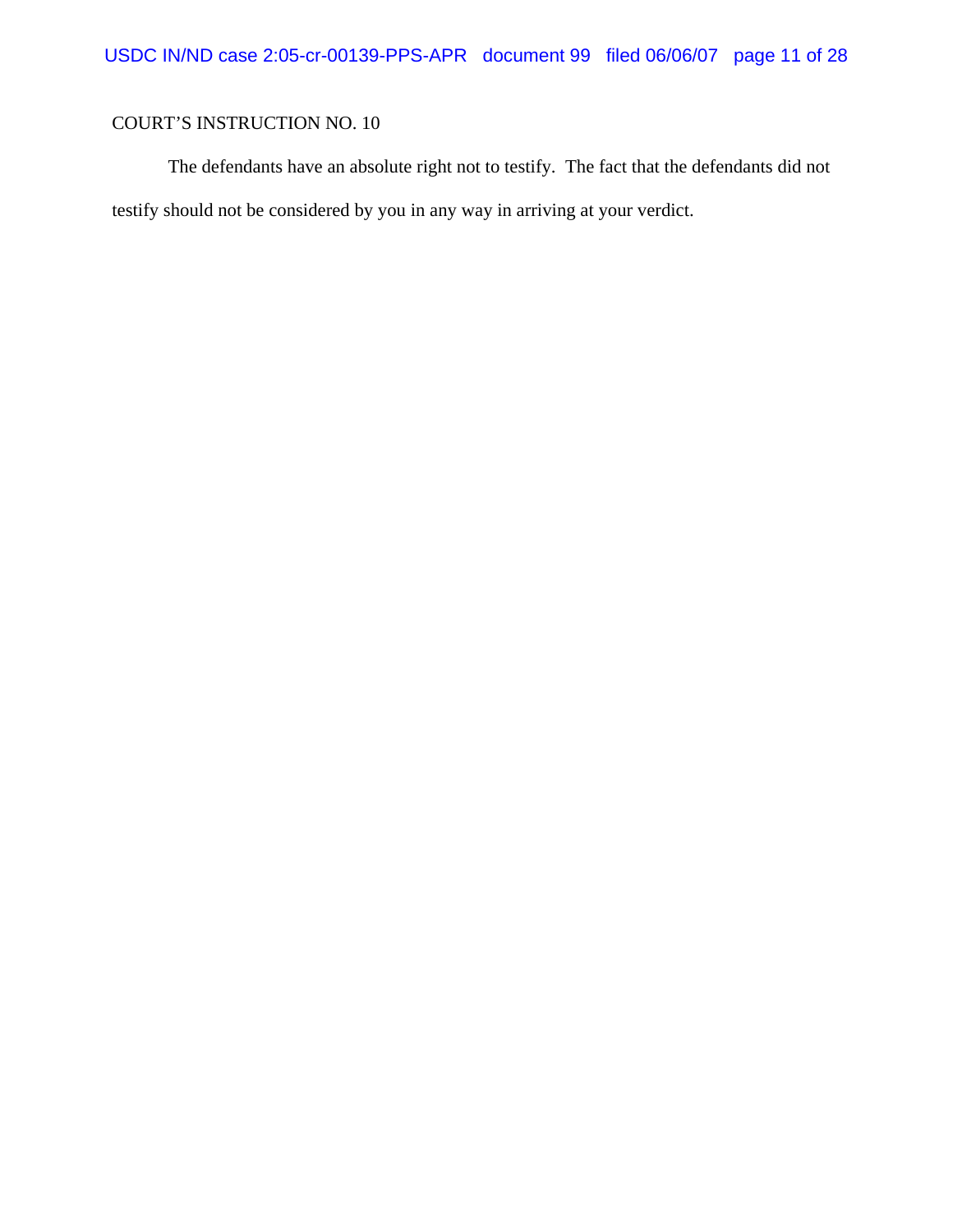You have received evidence of statements said to be made by the defendants to Officer Oscar Martinez of the Lake County, Indiana, Sheriff's Department. You must decide whether the defendant did in fact make the statement. If you find that the defendant did not make the statement, you must decide what weight, if any, you feel the statement deserves. In making this decision, you should consider all matters in evidence having to do with the statement, including those concerning the defendant-himself-and the circumstances under which the statement was made.

You may not consider this statement as evidence against any defendant other than the one who made it.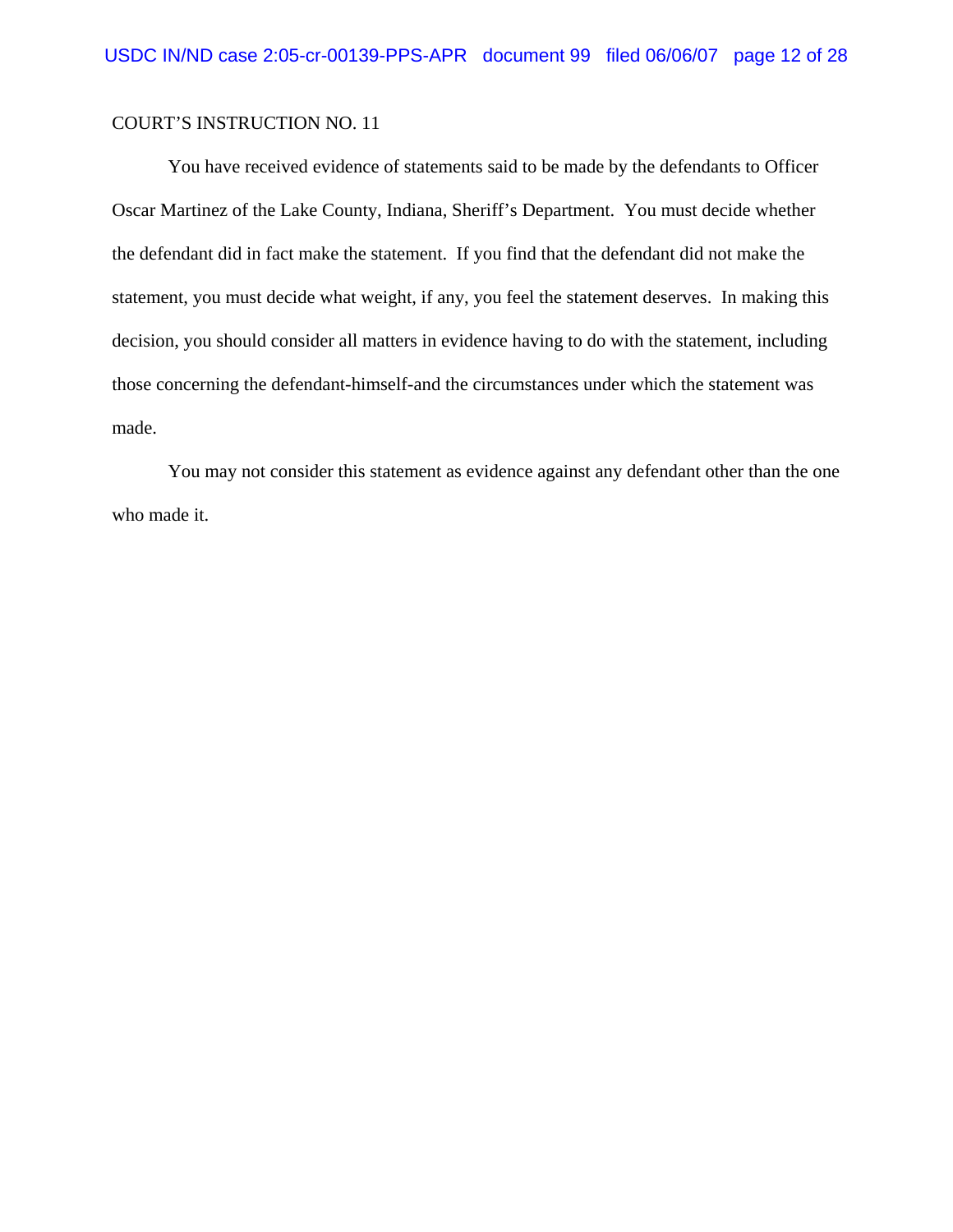You have heard witnesses give opinions about matters requiring special knowledge or skill. You should judge this testimony in the same way that you judge the testimony of any other witness. The fact that such a person has given an opinion does not mean that you are required to accept it. Give the testimony whatever weight you think it deserves, considering the reasons given for the opinion, the witness' qualifications, and all of the other evidence in the case.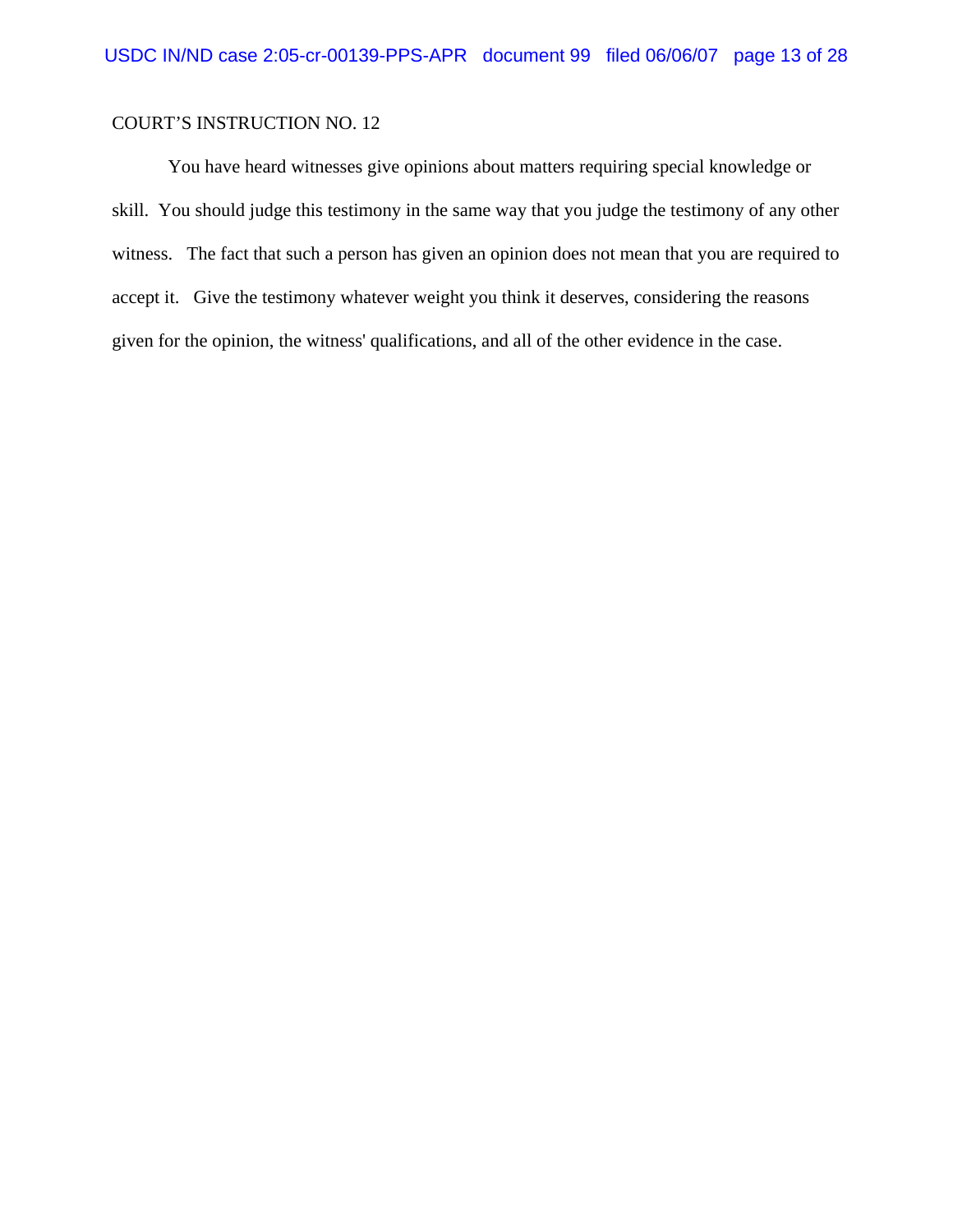Among the exhibits admitted during the trial were recordings that contained conversations in the Spanish language. You were also provided with English transcripts of those conversations. The transcripts were provided to you so that you could consider the content of the conversations on the recordings.

Whether a transcript is an accurate translation, in whole or in part, is for you to decide. In considering whether a transcript accurately describes the meaning of a conversation, you should consider the testimony presented to you regarding how, and by whom, the transcript was made. You may consider the knowledge, training, and experience of the translator, as well as the nature of the conversation and the reasonableness of the translation in light of all the evidence in the case. You should not rely in any way on any knowledge you may have of the language spoken on the recording; your consideration of the transcripts should be based on the evidence introduced in the trial.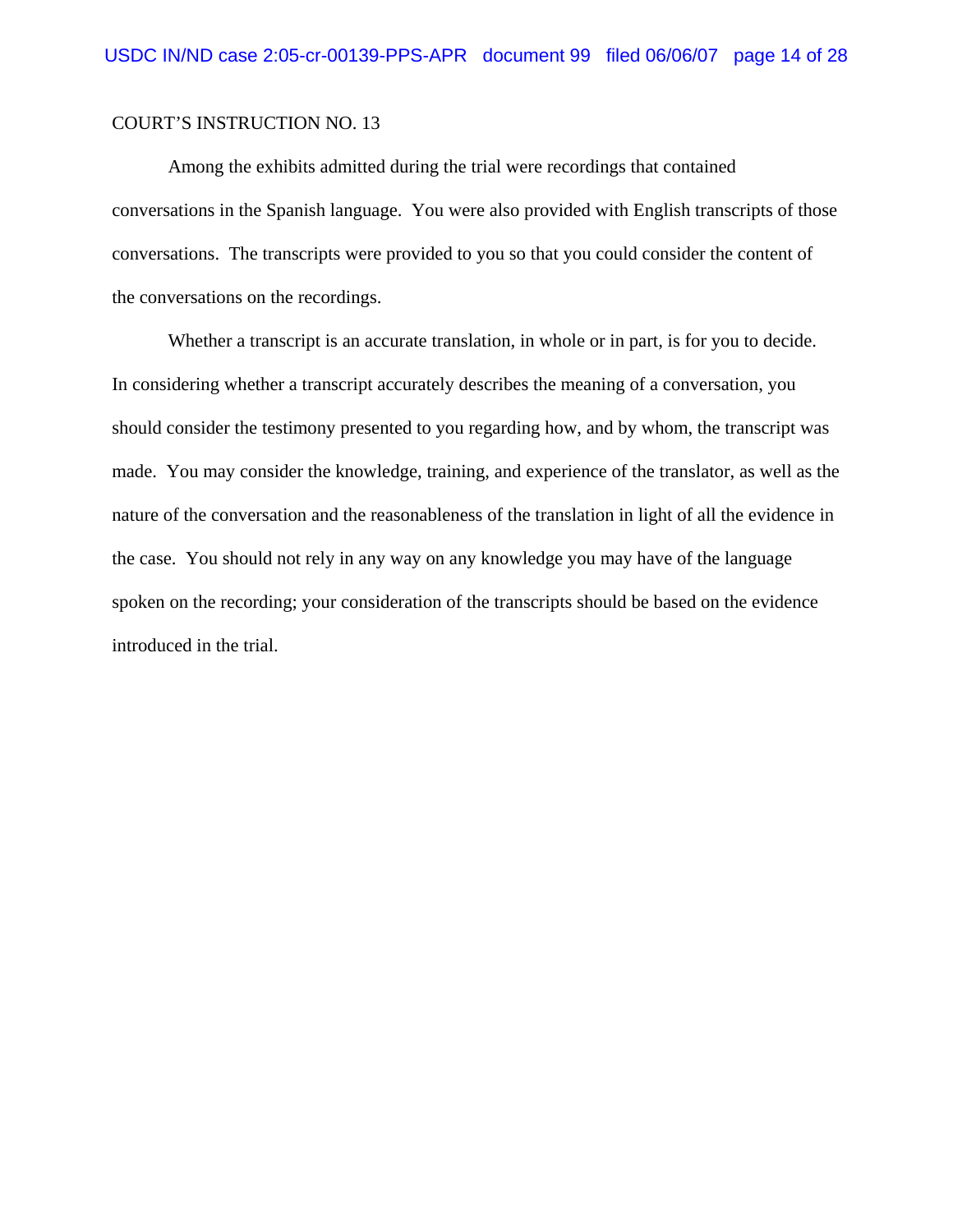Even though the defendants are being tried together, you must give each of them separate consideration. In doing this, you must analyze what the evidence shows about each defendant. Each defendant is entitled to have his case decided on the evidence and law that applies to that defendant.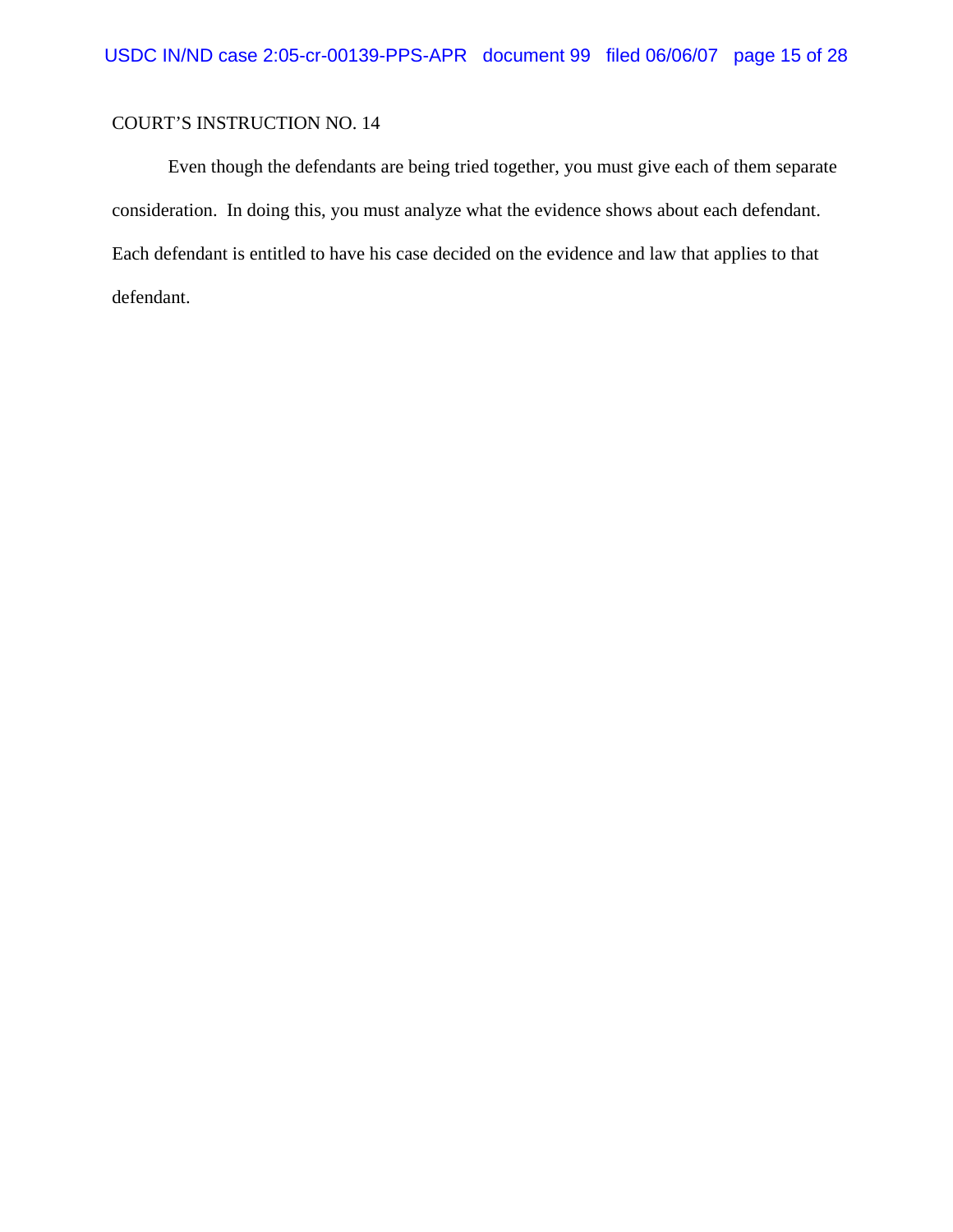Count One of the indictment charges the defendants with violating Title 21, United States

Code, Section 841(a)(1), which states, in part, as follows:

"[I]t shall be unlawful for any person knowingly or intentionally –

(1) to possess with intent to distribute a controlled substance . . ."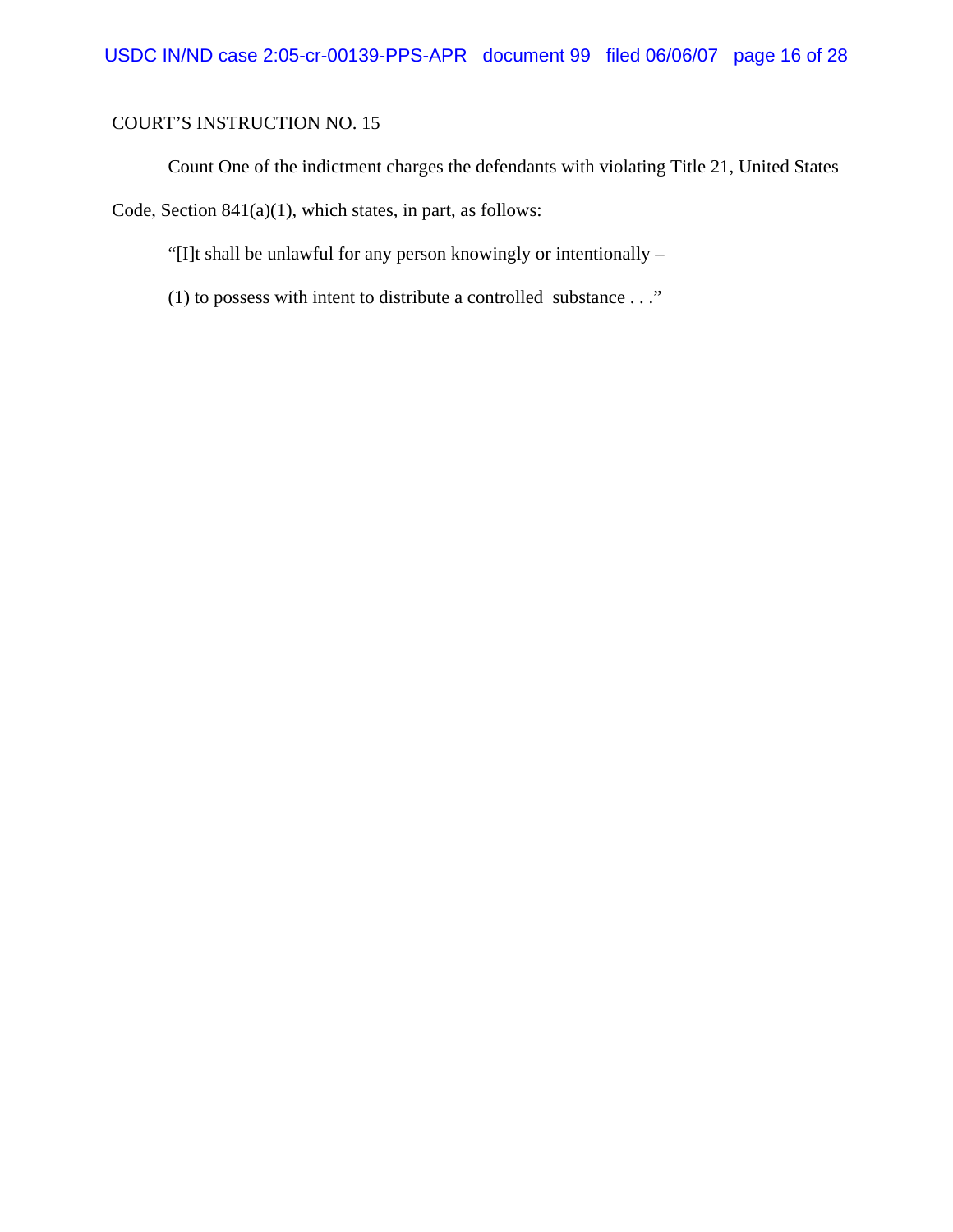To sustain the charge in Count One of the indictment, the government must prove the following propositions:

First: The defendants knowingly or intentionally possessed methamphetamine;

Second: The defendants possessed methamphetamine with the intent to deliver it to another person.

It does not matter whether the defendants knew the substance was methamphetamine. It is sufficient that the defendants knew that it was some kind of prohibited drug.

If you find from your consideration of all of the evidence that each of these propositions has been proved beyond a reasonable doubt, then you should find the defendants guilty of that charge.

If, on the other hand, you find from your consideration of all of the evidence that any of these propositions has not been proved beyond a reasonable doubt, then you should find the defendants not guilty of that charge.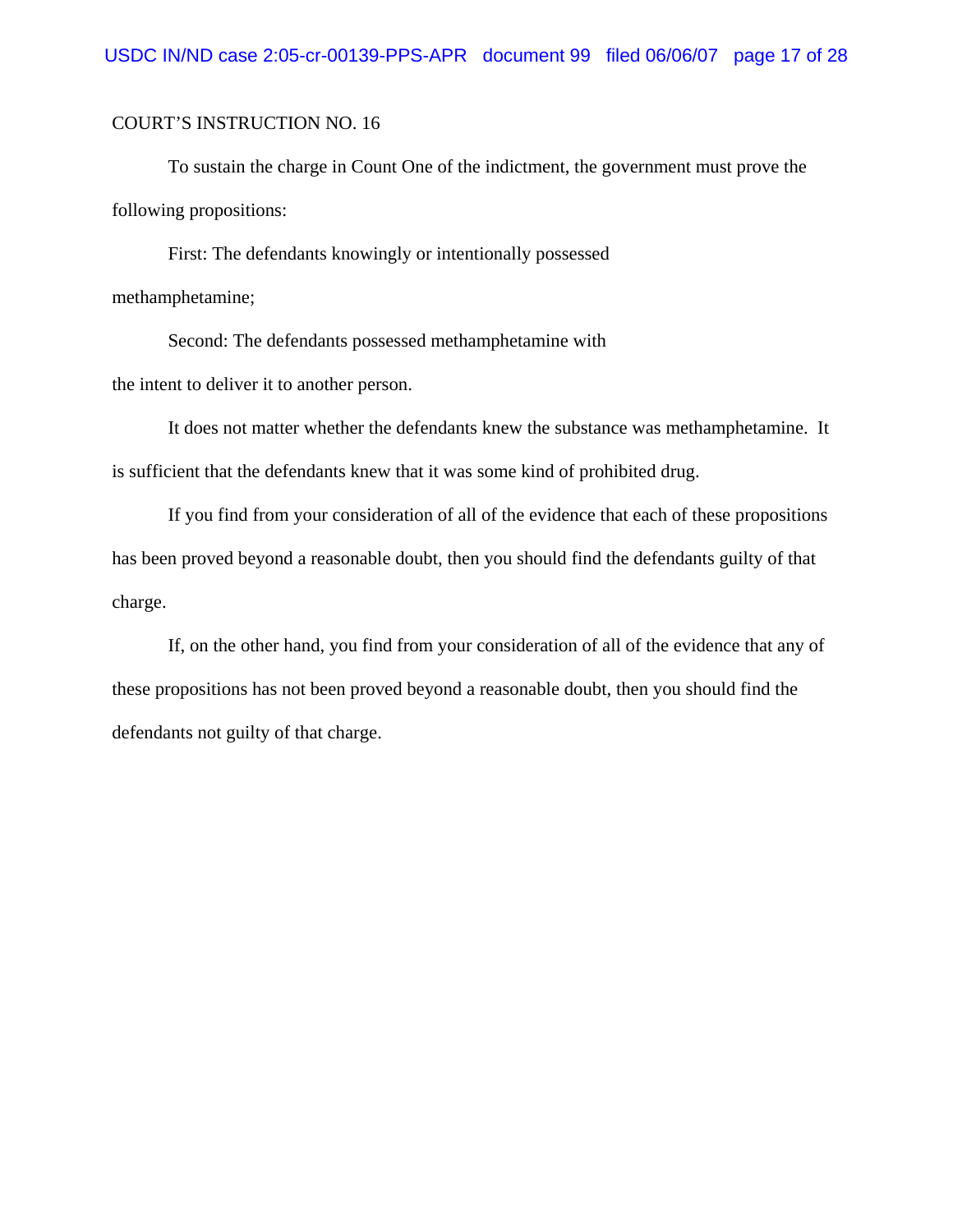## COURT'S NO. 17

When the word "knowingly" is used in these instructions, it means that the defendant realized what he was doing and was aware of the nature of his conduct, and did not act through ignorance, mistake or accident.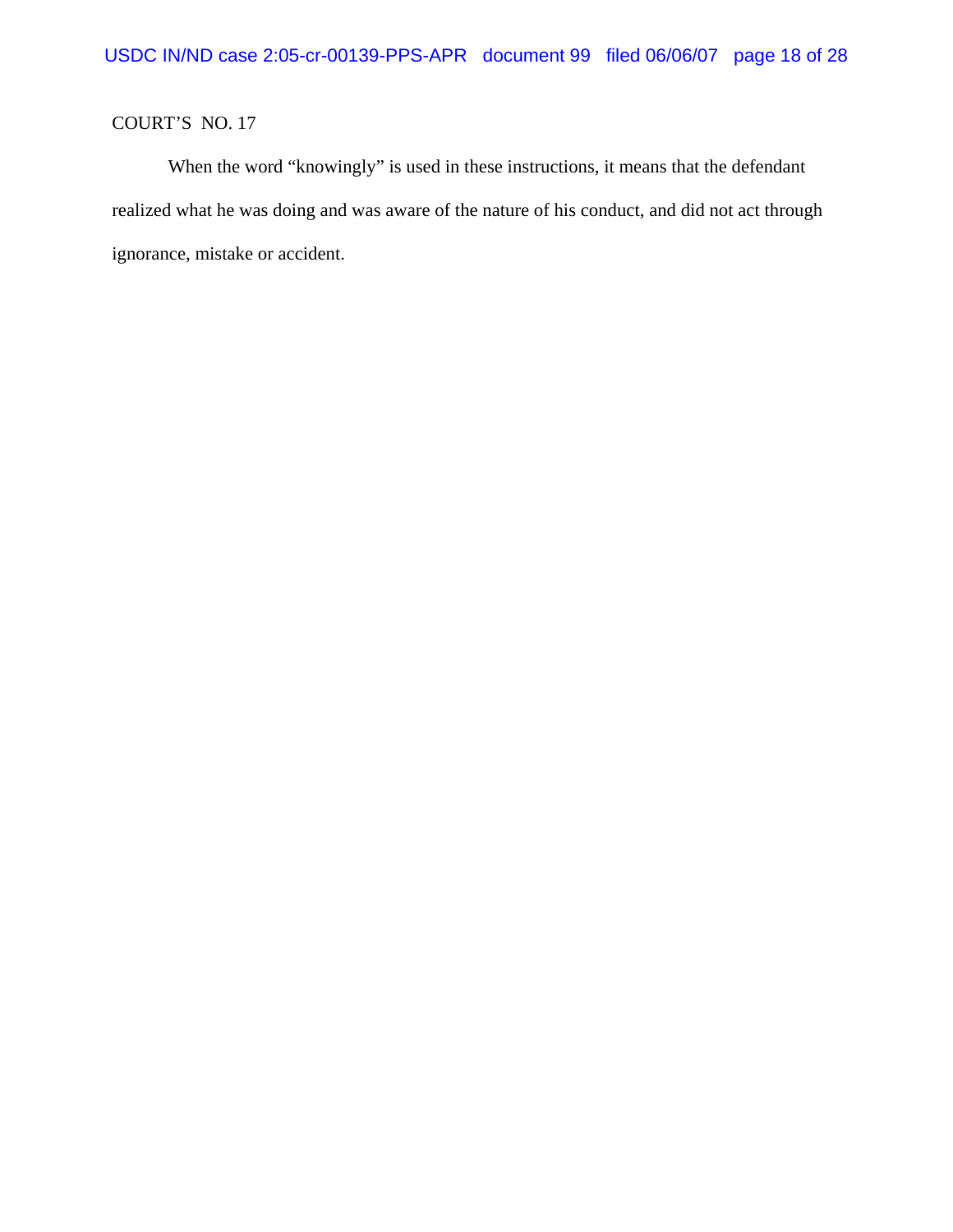Possession of an object is the ability to control it. Possession may exist even when a person is not in physical contact with the object, but knowingly has the power and intention to exercise discretion and control over it, either directly or through others.

The law recognizes also that possession may be sole or joint. If one person alone has possession of a thing, then the possession is sole. If two or more persons share possession of a thing, then the possession is joint.

#### COURT'S INSTRUCTION NO. 19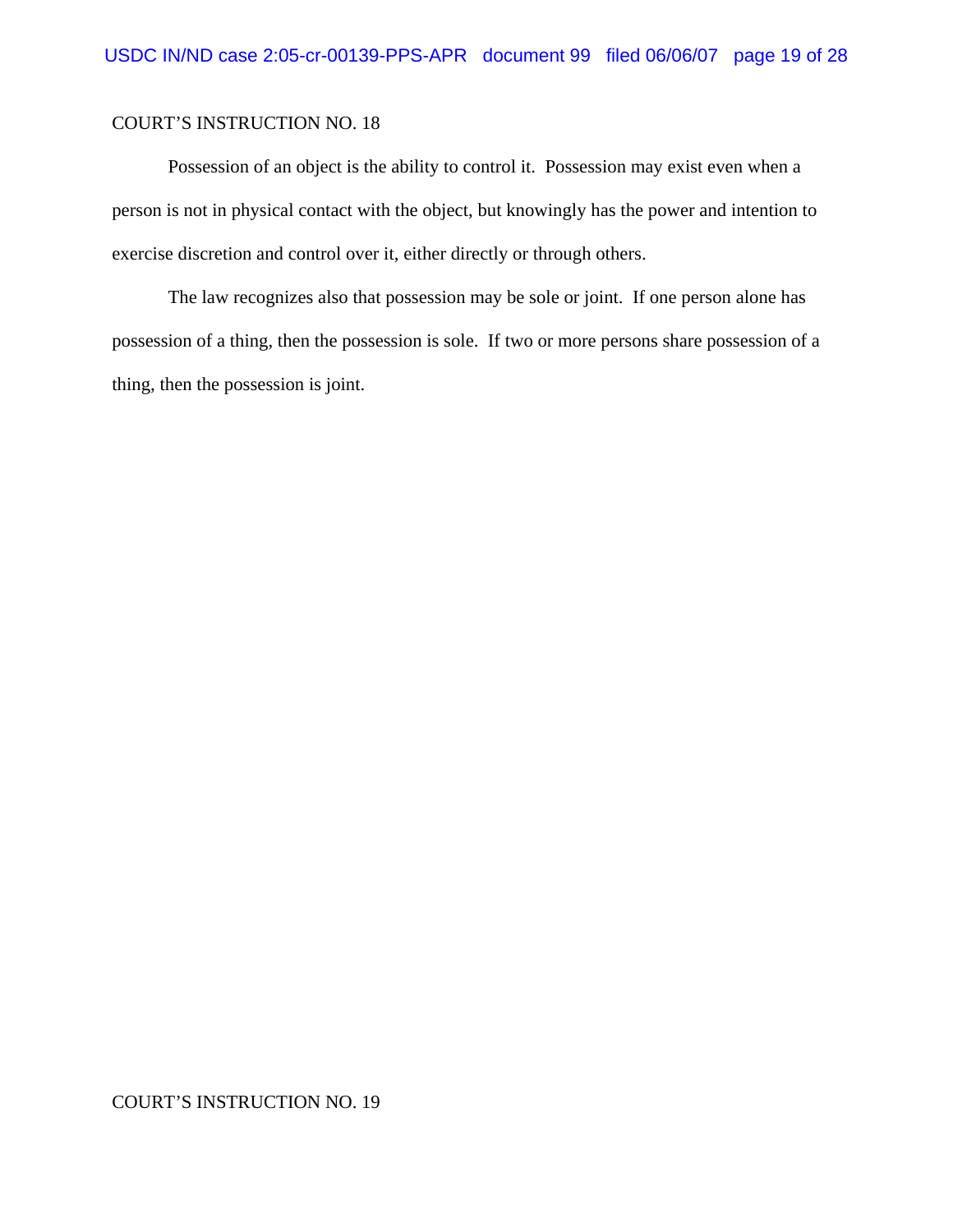You are instructed that methamphetamine is a controlled substance.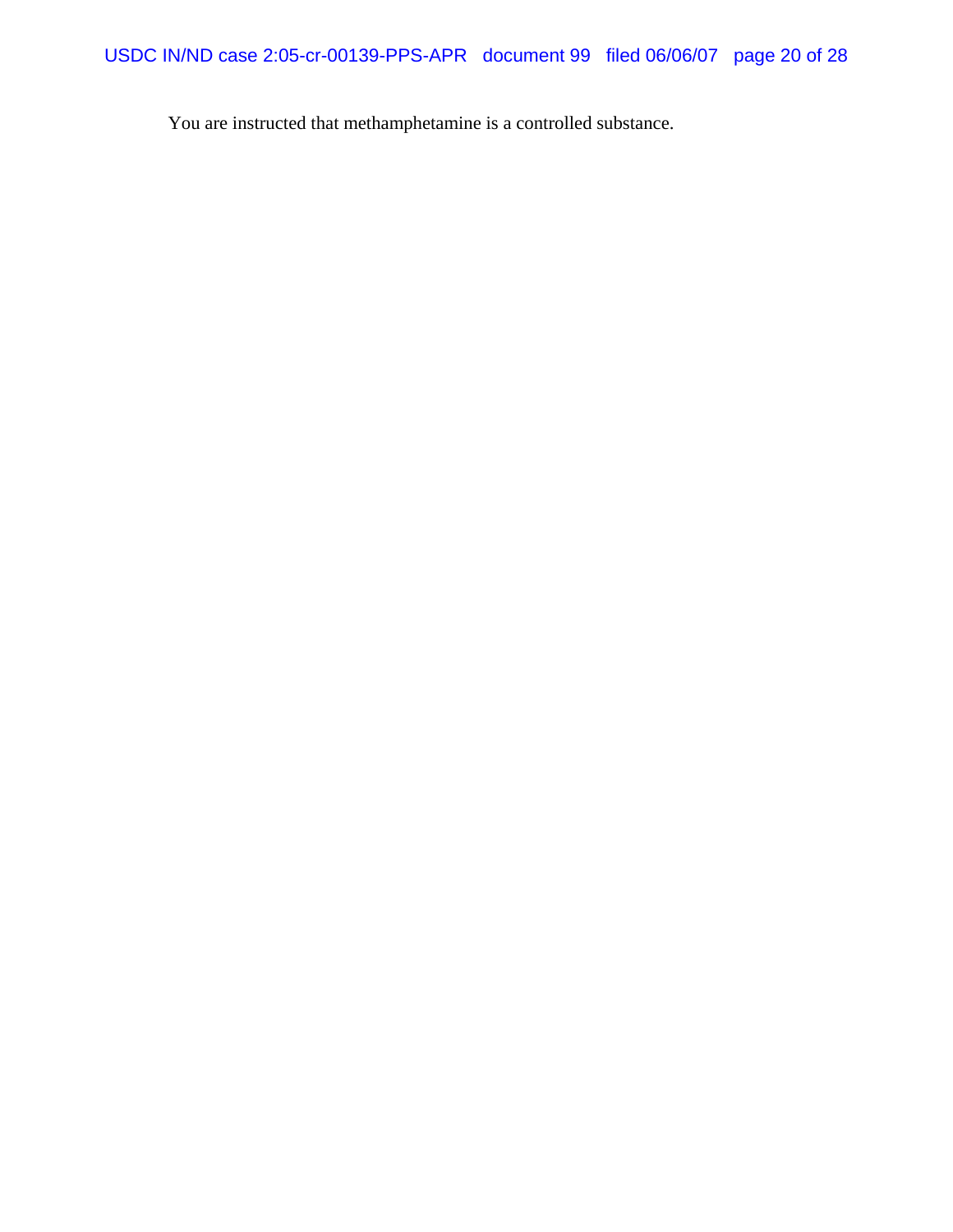## COURT'S NO. 20

Any person who knowingly aids, counsels, commands, induces or procures the commission of an offense may be found guilty of that offense. That person must knowingly associate with the criminal activity, participate in the activity, and try to make it succeed.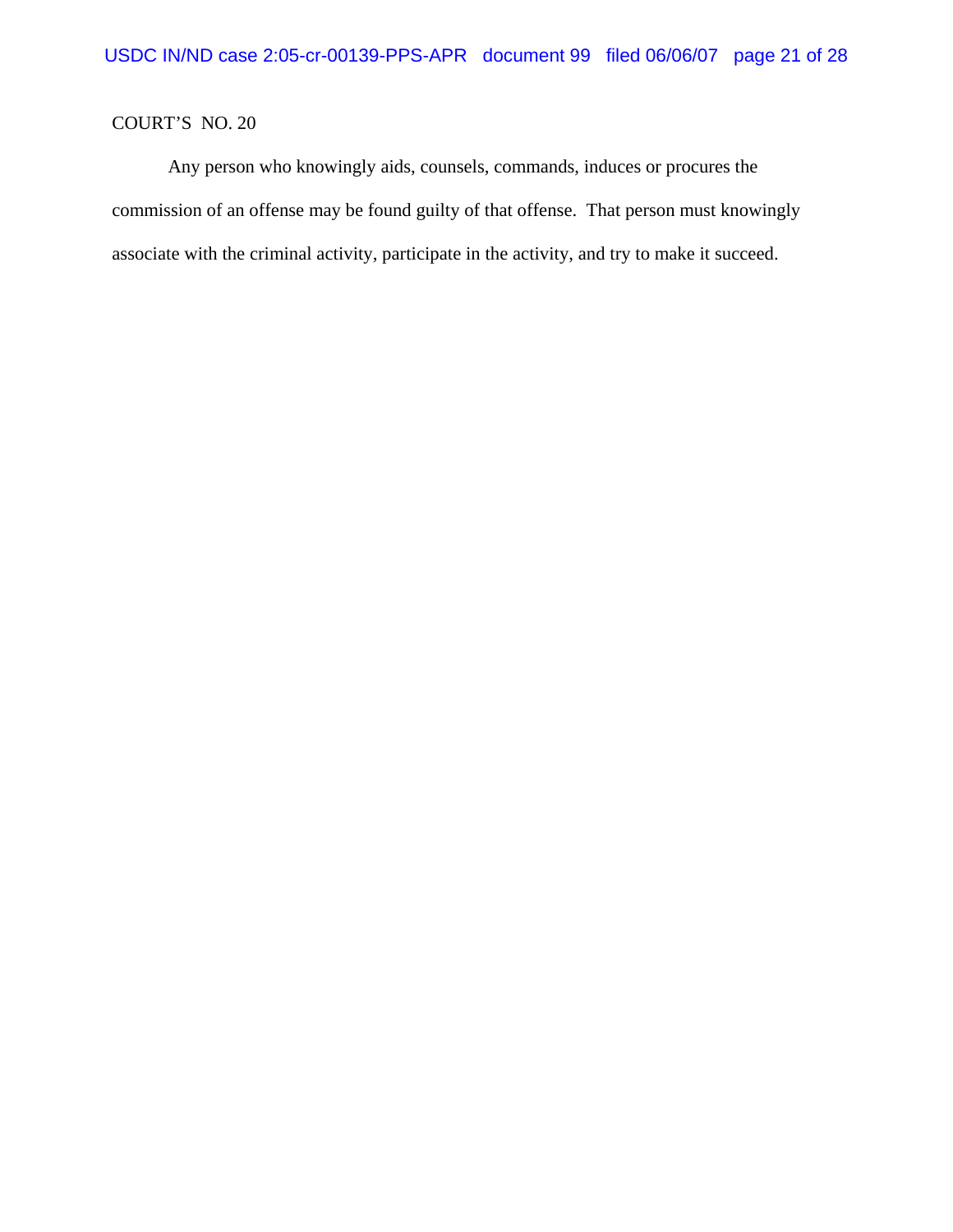A defendant's presence at the scene of a crime and knowledge that a crime is being committed is not alone sufficient to establish the defendant's guilt.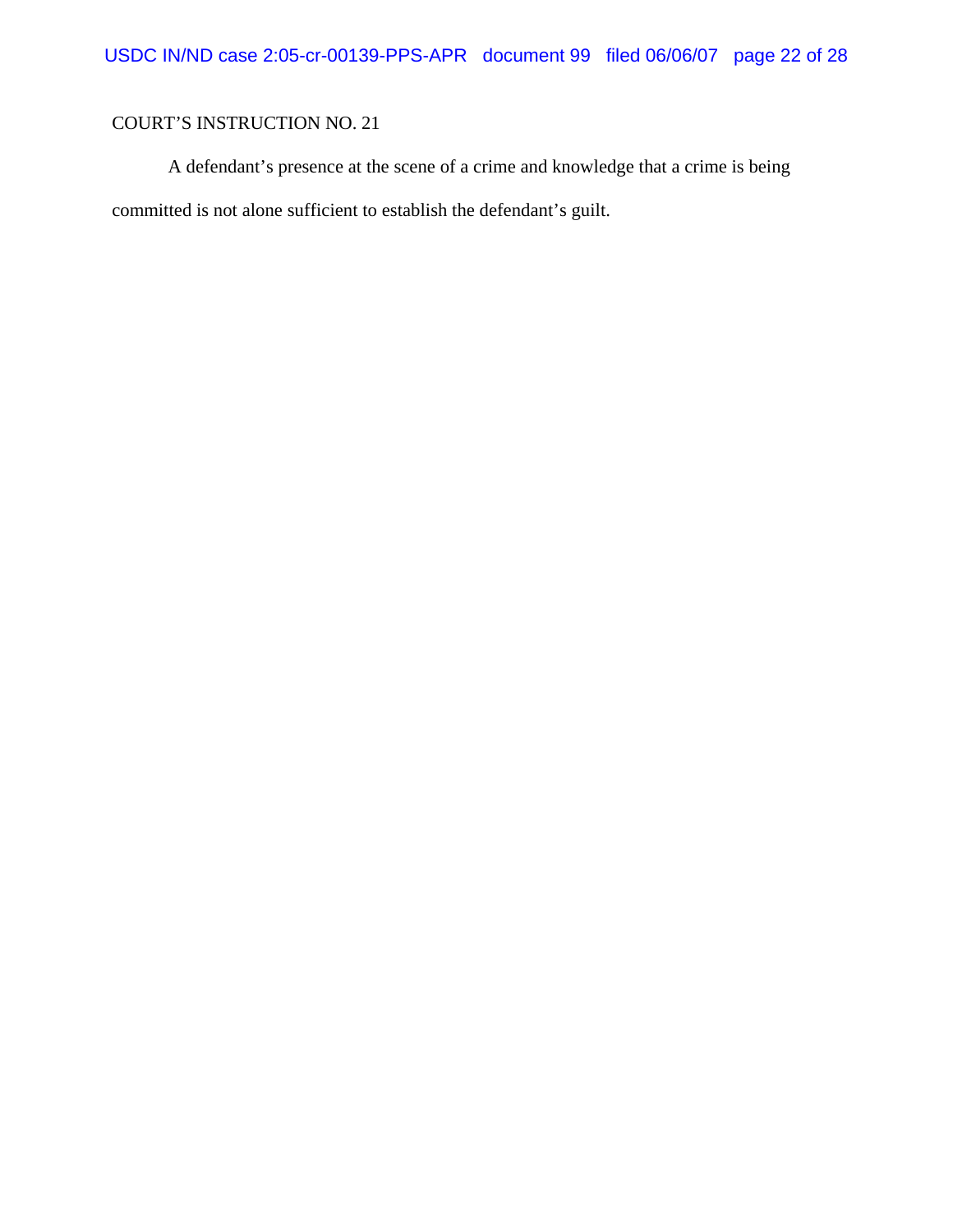If a defendant performed acts that advanced a criminal activity but had no knowledge that a crime was being committed or was about to be committed, these acts alone are not sufficient to establish the defendant's guilt.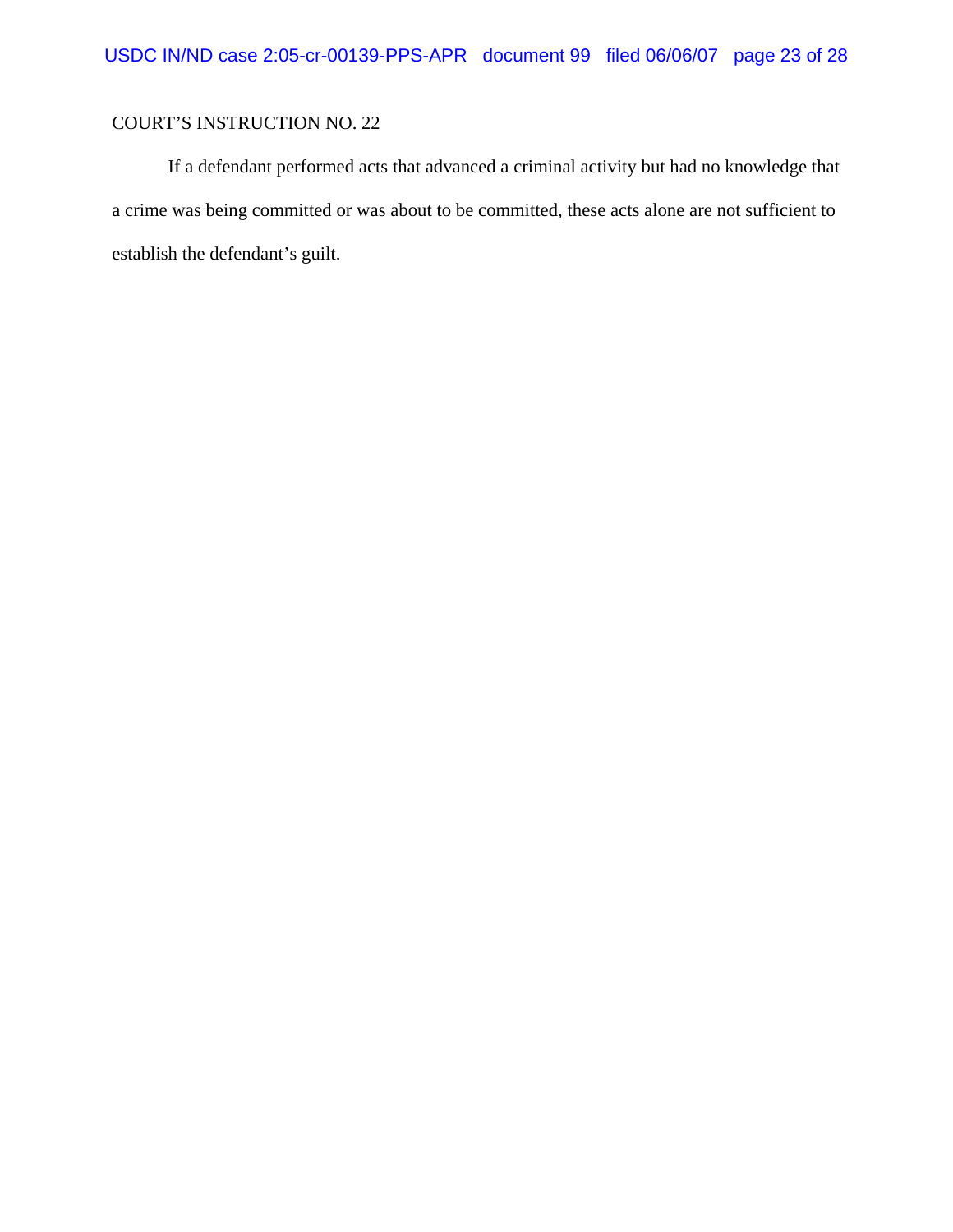The indictment charges that the offense was committed "on or about" August 26, 2005. The government must prove that the alleged offense happened reasonably close to that date but is not required to prove that the alleged offense happened on that exact date.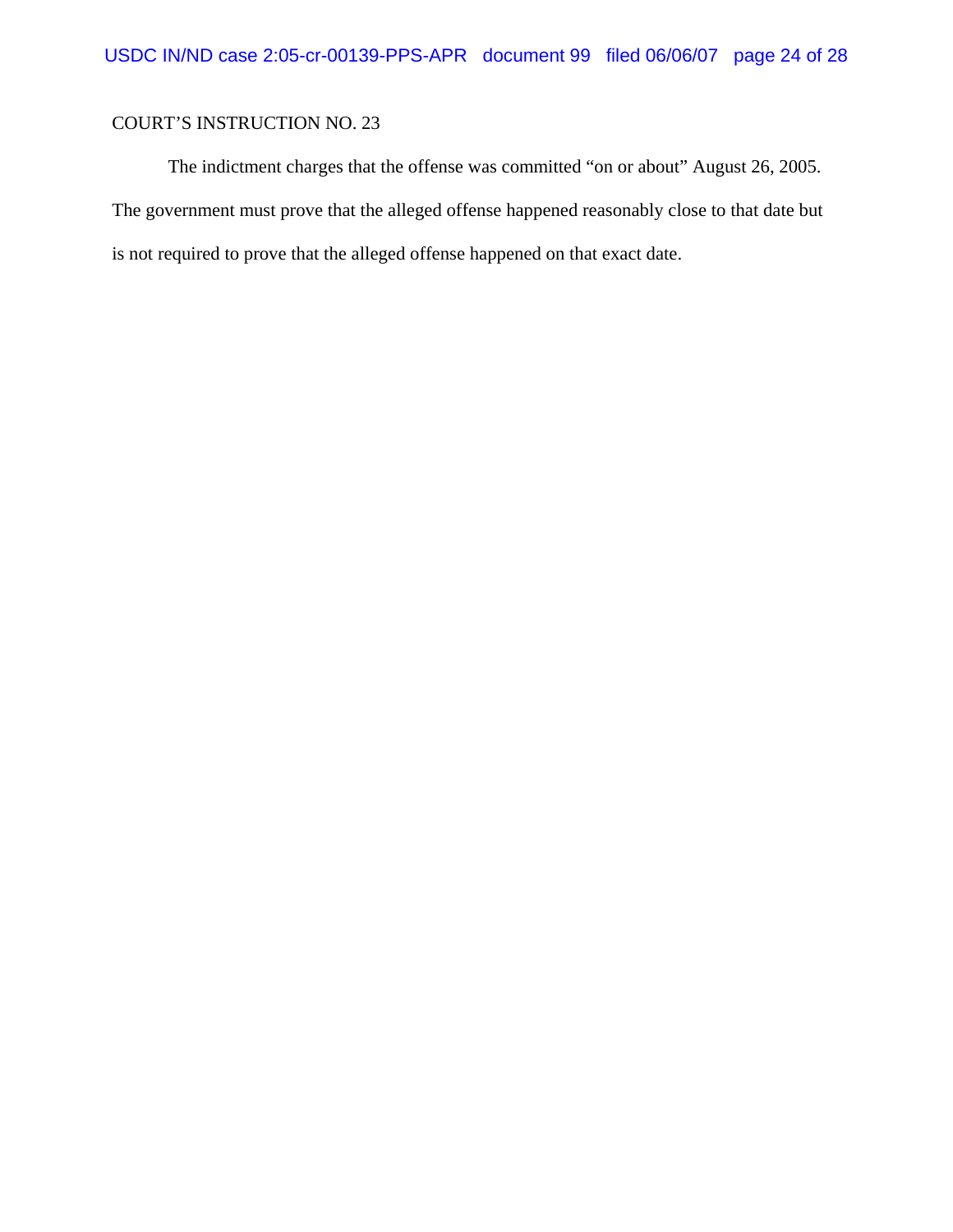Upon retiring to the jury room, select one of your number as your foreperson. The foreperson will preside over your deliberations and will be your representative here in court.

Forms of verdict have been prepared for you.

Take these forms to the jury room, and when you have reached unanimous agreement on the verdict, your foreperson will fill in and date the appropriate forms, and each of you will sign them.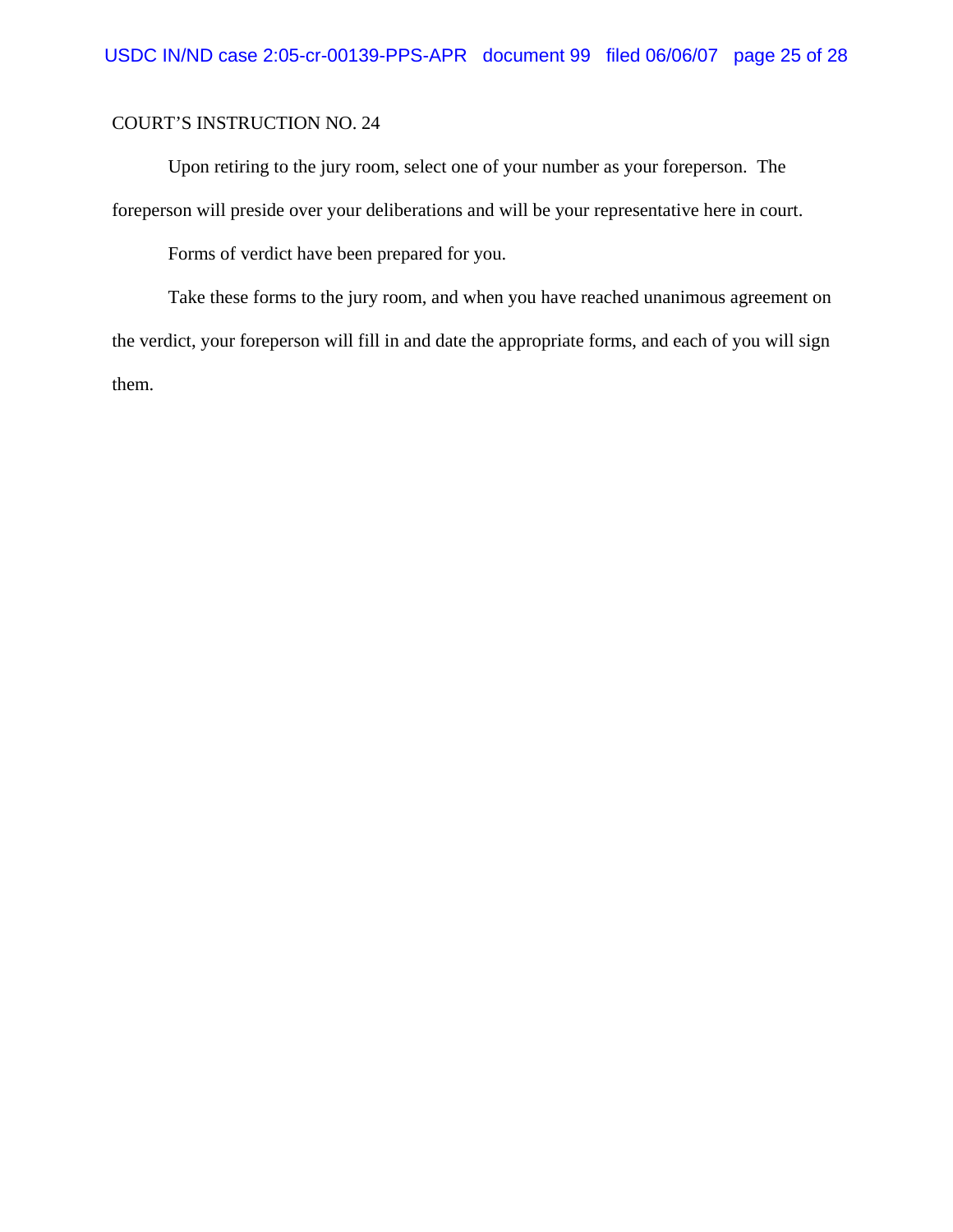The indictment charges each defendant with having committed a separate offense. You must give separate consideration to each defendant. You should return a separate verdict as to each defendant.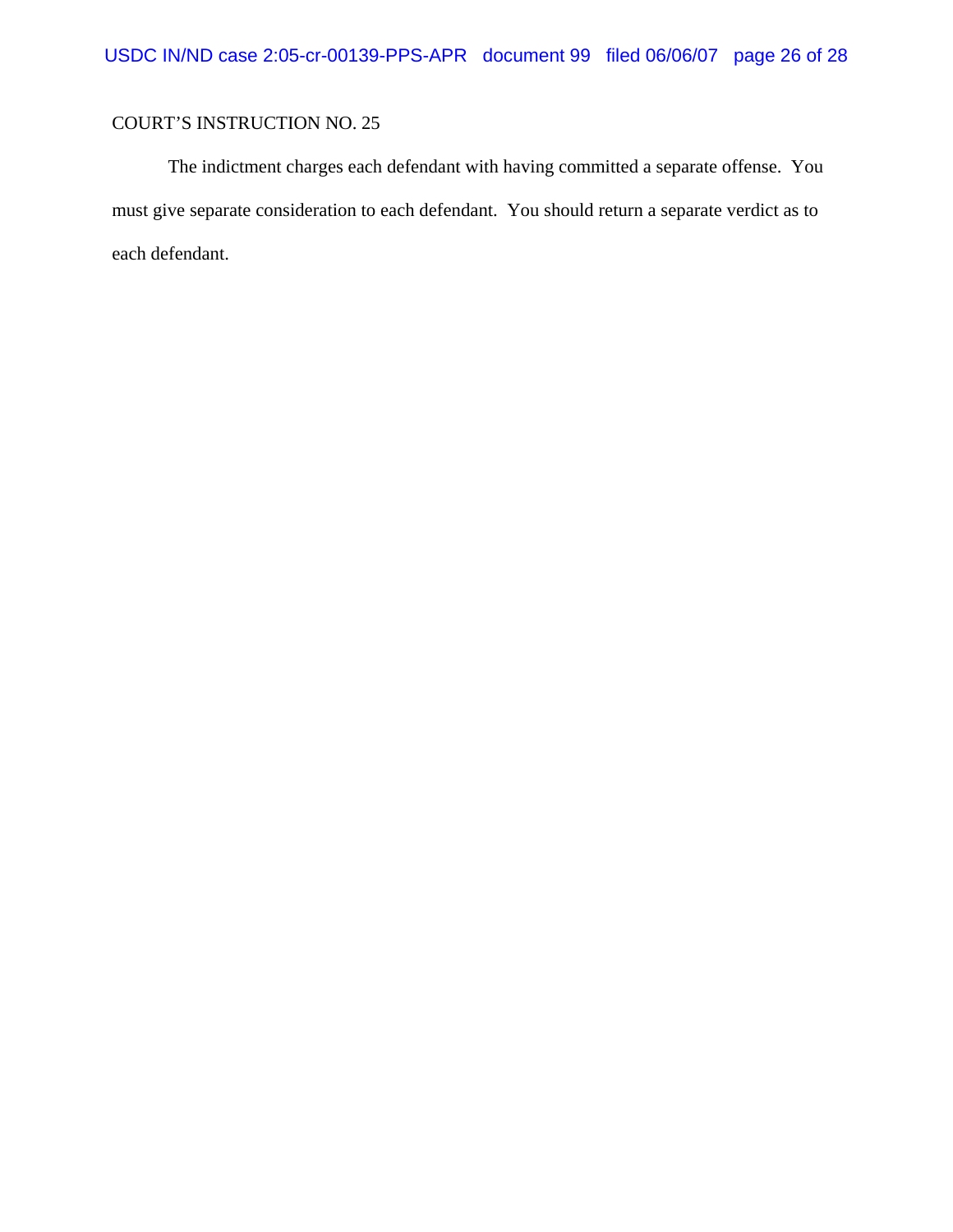I do not anticipate that you will need to communicate with me. If you do, however, the only proper way is in writing, signed by the foreperson, or if he or she is unwilling to do so, by some other juror, and given to the marshal.